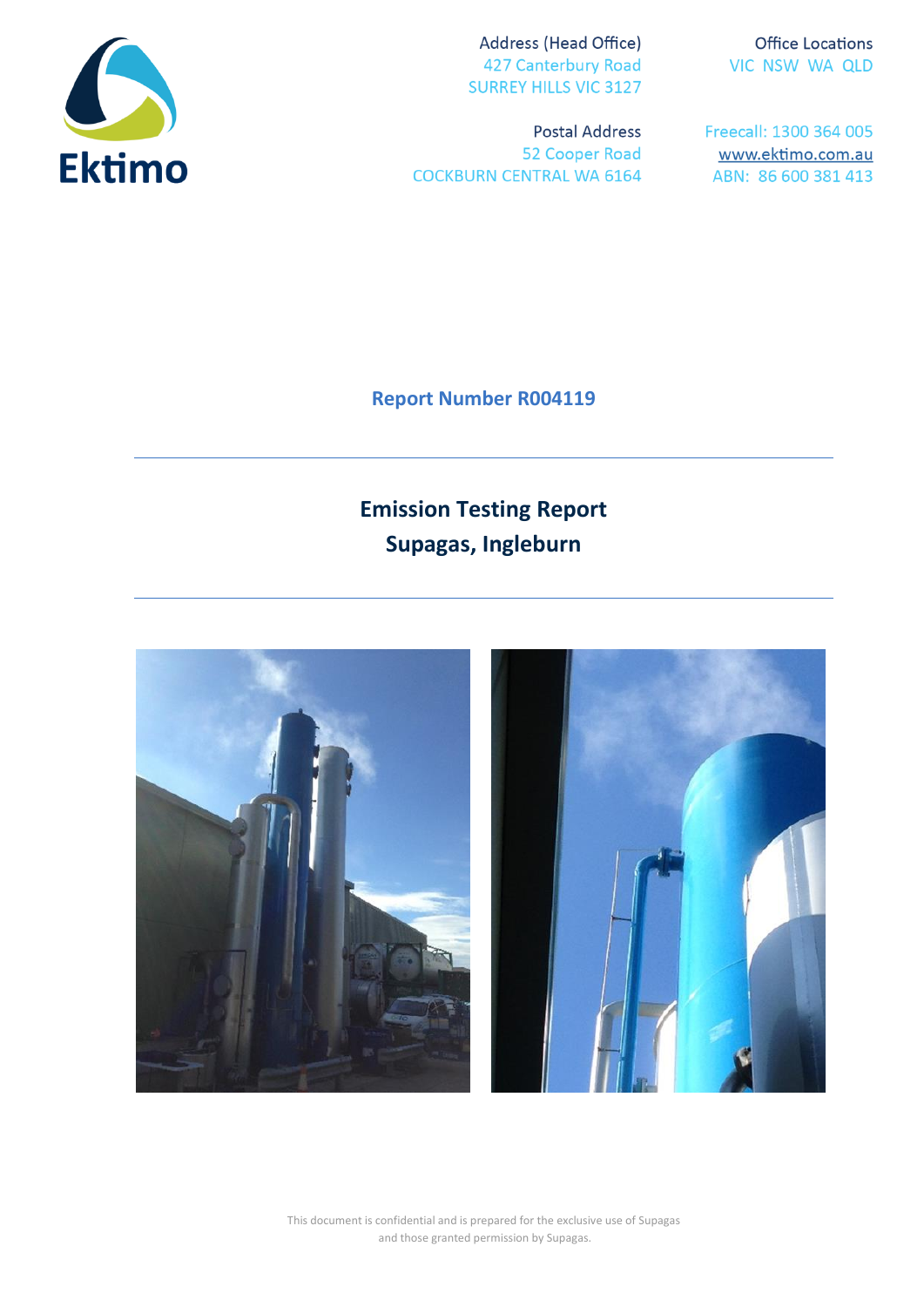# **Document Information**

| Client Name:               | Supagas                             |
|----------------------------|-------------------------------------|
| Report Number:             | R004119                             |
| Date of Issue:             | 7 March 2017                        |
| Attention:                 | Reza Pourdarvish                    |
| Address:                   | 5 Benson Road<br>Ingleburn NSW 2565 |
| <b>Testing Laboratory:</b> | Ektimo (ETC) ABN 74 474 273 172     |

# **Report Status**

| Format                    | Document Number | <b>Report Date</b> | <b>Prepared By</b>       | Reviewed By (1) | Reviewed By (2) |
|---------------------------|-----------------|--------------------|--------------------------|-----------------|-----------------|
| <b>Preliminary Report</b> |                 |                    | $\overline{\phantom{a}}$ |                 |                 |
| Draft Report              |                 |                    | -                        |                 |                 |
| <b>Final Report</b>       | R004119         | 7/03/2017          | JWe                      | SCo             | DHi             |
| Amend Report              |                 |                    | -                        |                 |                 |

*Template Version: 170210*

# **Amendment Record**

| Document Number | nitiator | Report Date | Section | Reason |
|-----------------|----------|-------------|---------|--------|
| Nil             |          |             |         |        |

# **Report Authorisation**

**Steven Cooper Client Manager**



Accredited for compliance with ISO/IEC 17025. NATA is a signatory to the ILAC mutual recognition arrangement for the mutual recognition of the equivalence of testing, calibration and inspection reports.

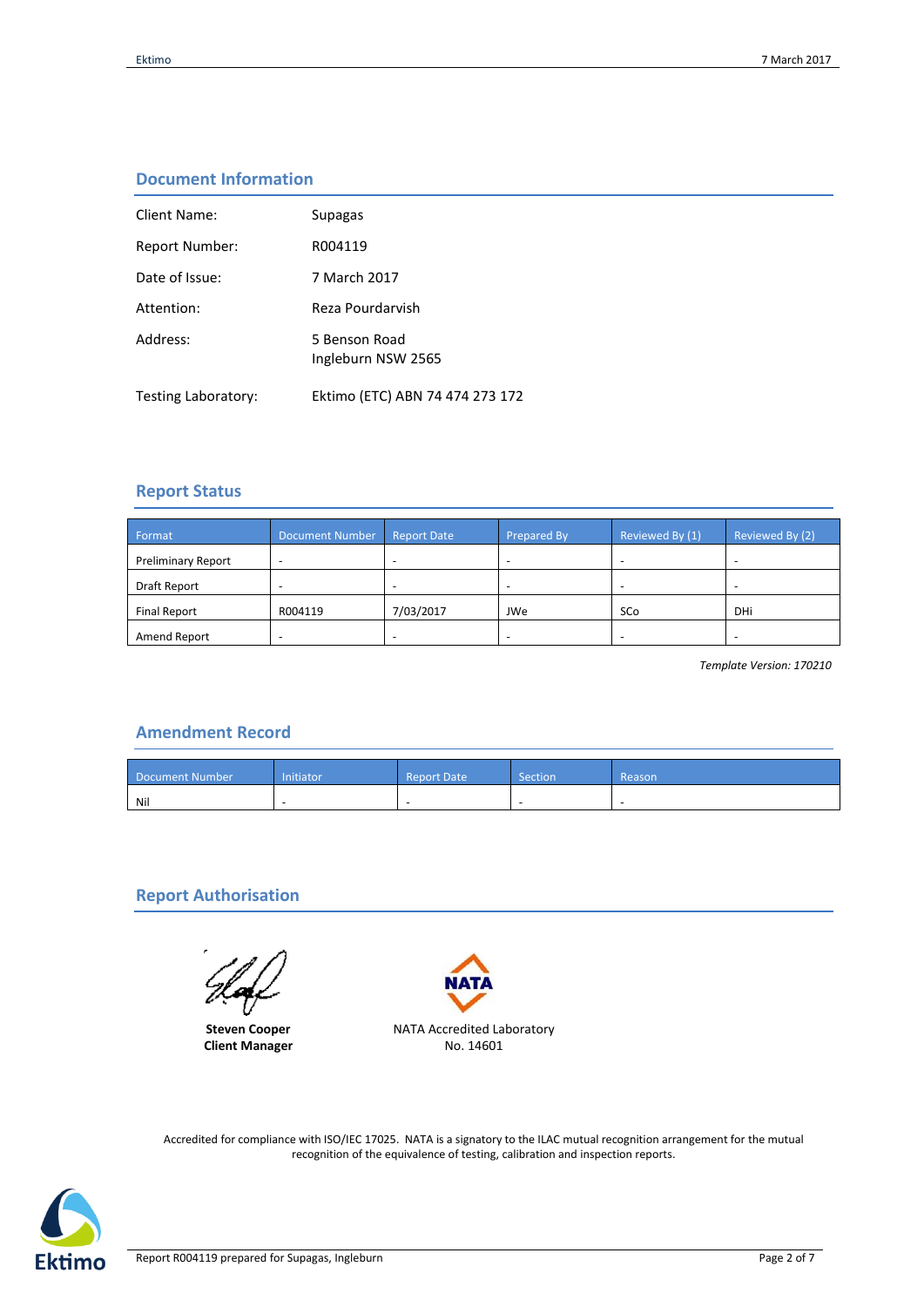# **Table of Contents**

| $\overline{2}$ |  |
|----------------|--|
| $\mathbf{3}$   |  |
| 3.1            |  |
| $\overline{4}$ |  |
| 5.             |  |
| 6              |  |
| 7 <sup>7</sup> |  |

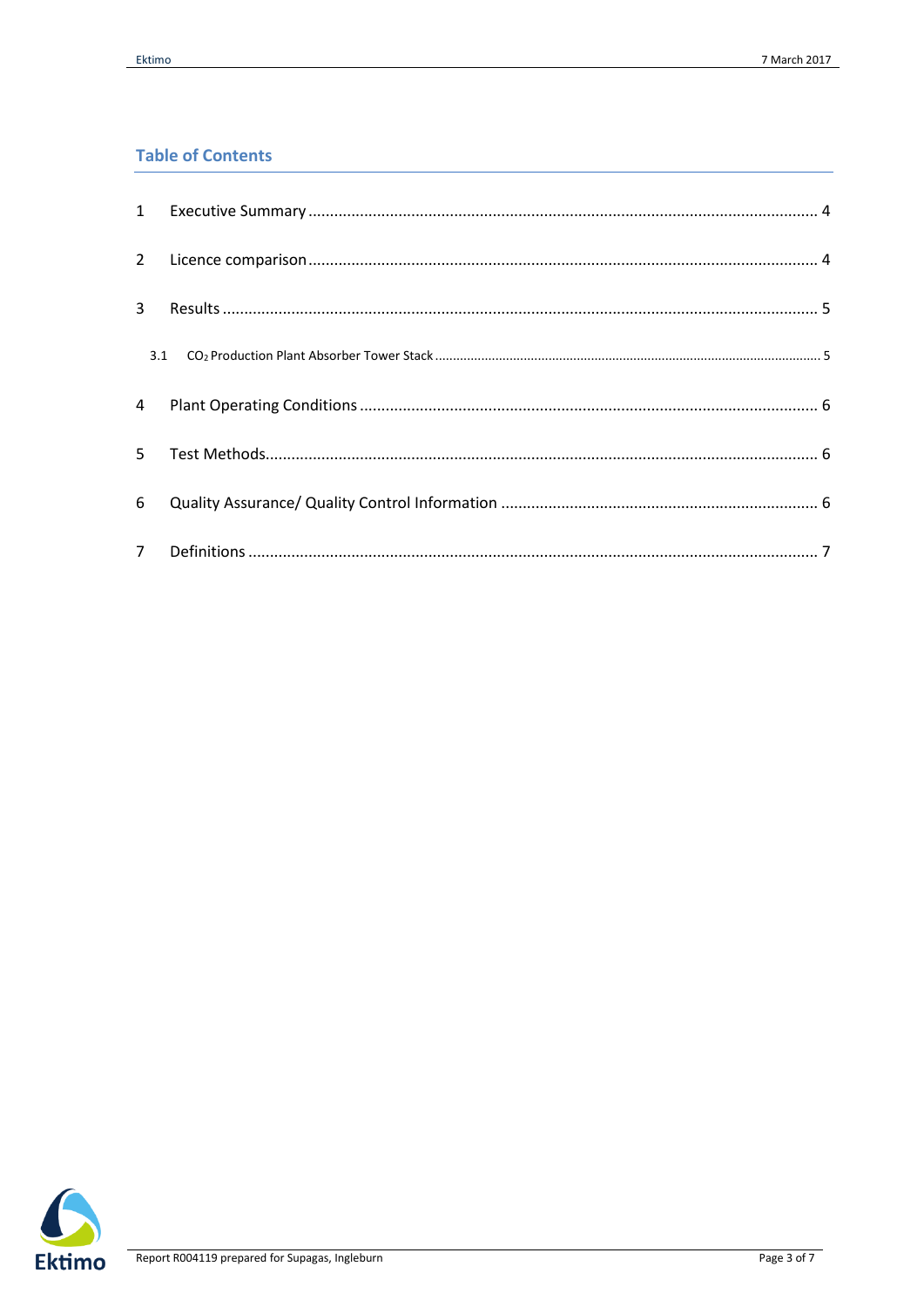# <span id="page-3-0"></span>**1 EXECUTIVE SUMMARY**

Ektimo was engaged by Supagas to perform annual emission testing pursuant to their Environment Protection Licence 20022.

Monitoring was performed as follows:

| Location                                                 | <b>Test Date</b> | Test Parameters*                                            |
|----------------------------------------------------------|------------------|-------------------------------------------------------------|
| CO <sub>2</sub> Production Plant<br>Absorber Tower Stack | 3 March 2017     | Nitrogen oxides, carbon monoxide, carbon dioxide,<br>oxygen |

\* Flow rate, velocity, temperature and moisture were determined unless otherwise stated

The sampling methodologies chosen by Ektimo are those recommended by the NSW Office of Environment and Heritage (as specified in the *Approved Methods for the Sampling and Analysis of Air Pollutants in New South Wales, January 2007*).

All results are reported on a dry basis at STP. Unless otherwise indicated, the methods cited in this report have been performed without deviation.

Plant operating conditions have been noted in the report.

### <span id="page-3-1"></span>**2 LICENCE COMPARISON**

The following licence comparison table shows that all analytes highlighted in green are below the licence limit set by the NSW EPA as per licence 20022 (last amended on 10/07/14).

| <b>EPA No.</b> | <b>Location Description</b>                    | <b>Pollutant</b> | <b>Units</b>      | Licence limit | <b>Detected</b><br>values<br>03/03/2017 | <b>Detected</b><br>values<br>(corrected to<br>$3\% O_{2}$ |
|----------------|------------------------------------------------|------------------|-------------------|---------------|-----------------------------------------|-----------------------------------------------------------|
|                | $CO2$ Production Plant<br>Absorber Tower Stack | Nitrogen Oxides  | mg/m <sup>3</sup> | 230           | 100                                     | 97                                                        |

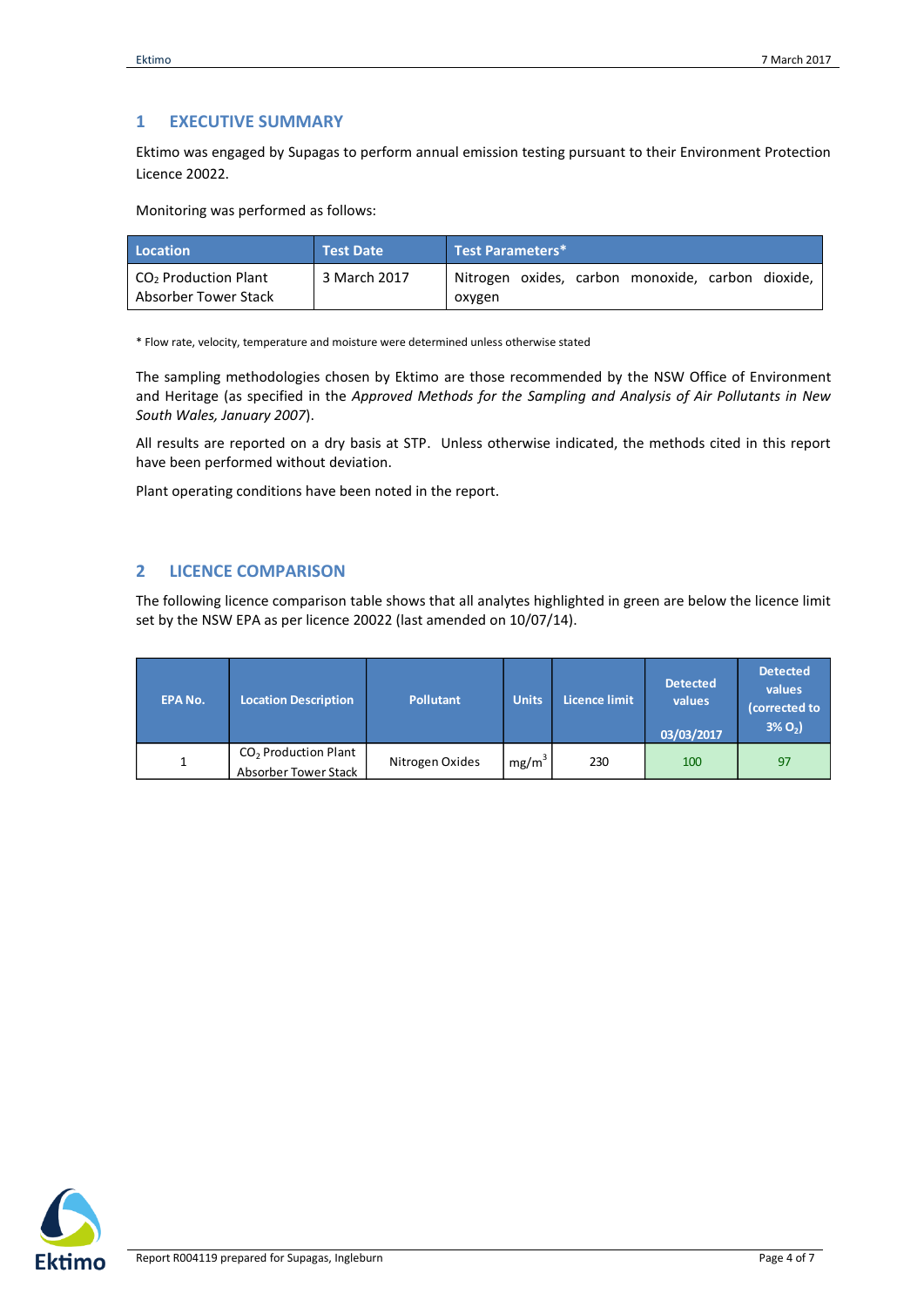# <span id="page-4-0"></span>**3 RESULTS**

# <span id="page-4-1"></span>*3.1 CO2 Production Plant Absorber Tower Stack*

| <b>Date</b><br><b>Report</b><br><b>Licence No.</b><br><b>Ektimo Staff</b><br><b>Process Conditions</b>                                                                                                                                                                                                                                                                                                                                                                                                                                                                 | 3/03/2017<br>R004119<br>20022<br><b>Steven Cooper</b><br>Please refer to client records. |                                                                                            |                                                                                |                                                               | <b>Client</b><br><b>Stack ID</b><br>Location<br><b>State</b> | <b>Supagas</b><br>Ingleburn<br><b>NSW</b>                                      |                                    | CO2 Production Plant Absorber Tower Stack        |                                                                                |                    |
|------------------------------------------------------------------------------------------------------------------------------------------------------------------------------------------------------------------------------------------------------------------------------------------------------------------------------------------------------------------------------------------------------------------------------------------------------------------------------------------------------------------------------------------------------------------------|------------------------------------------------------------------------------------------|--------------------------------------------------------------------------------------------|--------------------------------------------------------------------------------|---------------------------------------------------------------|--------------------------------------------------------------|--------------------------------------------------------------------------------|------------------------------------|--------------------------------------------------|--------------------------------------------------------------------------------|--------------------|
| <b>Sampling Plane Details</b><br>Sampling plane dimensions<br>Sampling plane area<br>Access & height of ports<br>Duct orientation & shape<br>Downstream disturbance<br>Upstream disturbance<br>No. traverses & points sampled<br>Sample plane compliance to AS4323.1<br><b>Comments</b><br>Sampling was conducted via a 1/2 inch stainless steel duct secured permanently at the sampling plane. Flow rate, velocity, temperature and moisture measurements were<br>taken from the exit of this discharge point as no removable ports at the sample plane are evident. | Elevated work platform 10 m<br>Junction 0 D                                              | 1140 mm<br>$1.02 \text{ m}^2$<br>Vertical Circular<br>Exit 0.3 D<br>2 2 0<br>Non-compliant |                                                                                |                                                               |                                                              |                                                                                |                                    |                                                  |                                                                                |                    |
| The sampling plane is deemed to be non-ideal or non-compliant due to the following reasons:<br>The gas velocity at some or all sampling points is less than 3 m/s<br>The downstream disturbance is <1D from the sampling plane<br>The upstream disturbance is <2D from the sampling plane                                                                                                                                                                                                                                                                              |                                                                                          |                                                                                            |                                                                                |                                                               |                                                              |                                                                                |                                    |                                                  |                                                                                |                    |
| <b>Stack Parameters</b><br>Moisture content, %v/v<br>Gas molecular weight, g/g mole<br>Gas density at STP, kg/m <sup>3</sup><br>% Oxygen correction & Factor                                                                                                                                                                                                                                                                                                                                                                                                           |                                                                                          |                                                                                            |                                                                                | 12<br>27.0 (wet)<br>1.21 (wet)<br>3%                          |                                                              |                                                                                | 28.3 (dry)<br>$1.26$ (dry)<br>0.93 |                                                  |                                                                                |                    |
| <b>Gas Flow Parameters</b><br>Flow measurement time(s) (hhmm)<br>Temperature, K<br>Velocity at sampling plane, m/s<br>Volumetric flow rate, discharge, m <sup>3</sup> /s<br>Volumetric flow rate (wet STP), m <sup>3</sup> /s<br>Volumetric flow rate (dry STP), m <sup>3</sup> /s<br>Mass flow rate (wet basis), kg/hour<br>Velocity difference, %                                                                                                                                                                                                                    |                                                                                          |                                                                                            |                                                                                | 1045 & 1205<br>324<br>$2$<br>$2$<br><1<br><1<br>6000<br>$<$ 1 |                                                              |                                                                                |                                    |                                                  |                                                                                |                    |
| <b>Gas Analyser Results</b><br><b>Combustion Gases</b>                                                                                                                                                                                                                                                                                                                                                                                                                                                                                                                 | Sampling time                                                                            | Concentration<br>mg/m <sup>3</sup>                                                         | Average<br>1104-1203<br>Corrected to<br>3% O <sub>2</sub><br>mg/m <sup>3</sup> | Mass Rate<br>q/min                                            | Concentration<br>mg/m <sup>3</sup>                           | Minimum<br>1104-1203<br>Corrected to<br>3% O <sub>2</sub><br>mg/m <sup>3</sup> | Mass Rate<br>q/min                 | Concentration<br>mg/m <sup>3</sup>               | Maximum<br>1104-1203<br>Corrected to<br>3% O <sub>2</sub><br>mg/m <sup>3</sup> | Mass Rate<br>q/min |
| Nitrogen oxides (as NO <sub>2</sub> )<br>Carbon monoxide<br>Carbon dioxide<br>Oxygen                                                                                                                                                                                                                                                                                                                                                                                                                                                                                   |                                                                                          | 100<br>70<br>Concentration<br>%<br>0.4<br>1.7                                              | 97<br>66                                                                       | <8<br>$5$                                                     | 90<br>36                                                     | 84<br>34<br>Concentration<br>$\%$<br><0.3<br>1.6                               | $<$ 7<br><3                        | 110<br>91<br>Concentration<br>$\%$<br>0.7<br>2.2 | 110<br>85                                                                      | -9<br>$\epsilon$ 7 |

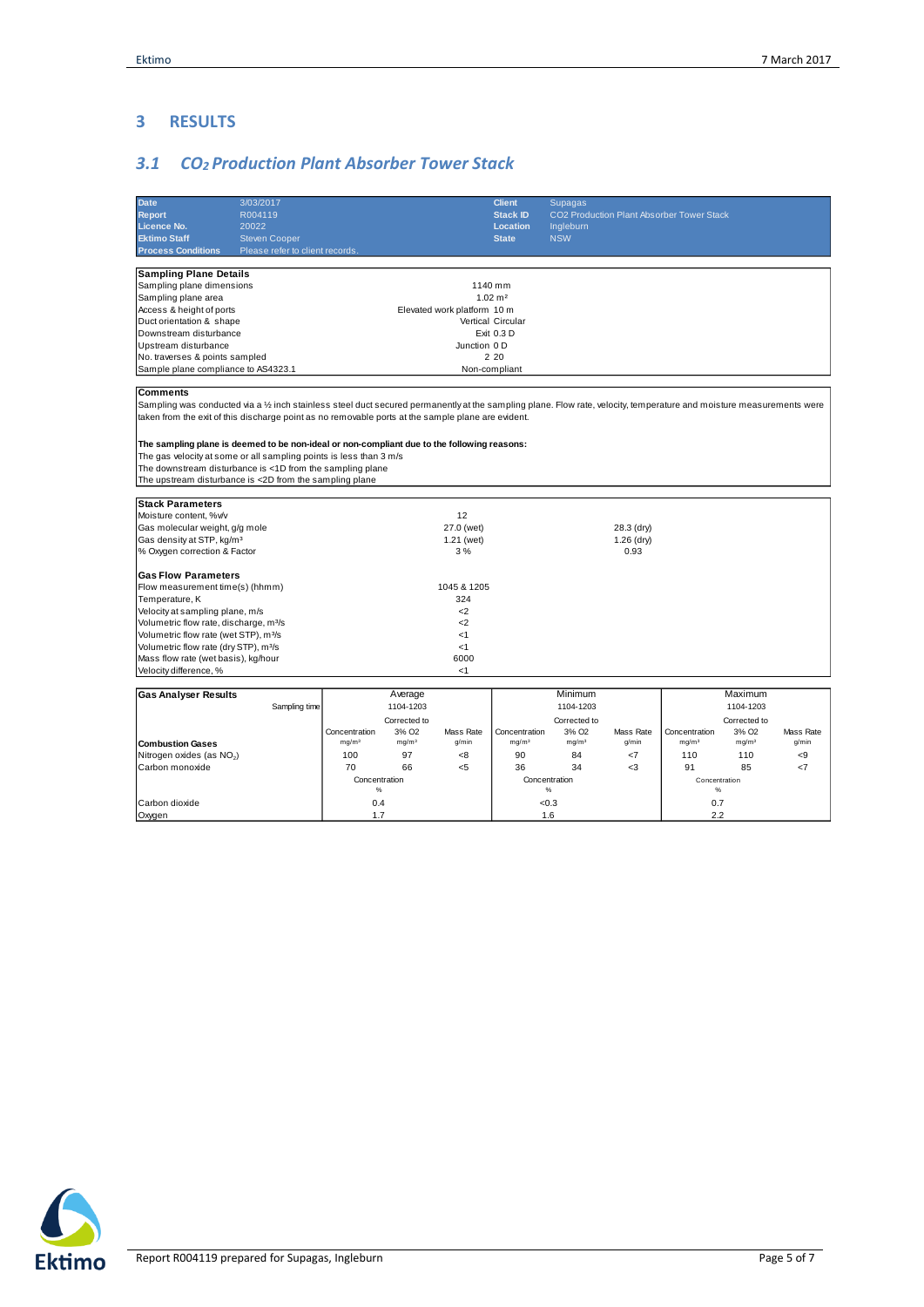#### <span id="page-5-0"></span>**4 PLANT OPERATING CONDITIONS**

Unless otherwise stated, the plant operating conditions were normal at the time of testing. See Supagas's records for complete process conditions.

#### <span id="page-5-1"></span>**5 TEST METHODS**

All sampling and analysis was performed by Ektimo unless otherwise specified. Specific details of the methods are available upon request.

| Parameter             | <b>Sampling Method</b> | <b>Analysis Method</b> | <b>Method Detection Limit</b> | Uncertainty* |              | <b>NATA Accredited</b> |
|-----------------------|------------------------|------------------------|-------------------------------|--------------|--------------|------------------------|
|                       |                        |                        |                               |              | Sampling     | <b>Analysis</b>        |
| Sample plane criteria | NSW TM-1               | <b>NA</b>              | <b>NA</b>                     | ٠            |              | <b>NA</b>              |
| Moisture content      | NSW TM-22              | NSW TM-22              | 1.0%                          | 19%          | ✓            | ✓                      |
| Temperature           | NSW TM-2               | <b>NA</b>              | 0°C                           | 2%           | ✓            | <b>NA</b>              |
| Flow rate             | NSW TM-2               | <b>NA</b>              | Location specific             | 8%           | ✓            | <b>NA</b>              |
| Velocity              | NSW TM-2               | <b>NA</b>              | 2m/s                          | 7%           | ✓            | <b>NA</b>              |
| Nitrogen oxides       | USEPA 7E               | USEPA 7E               | 4mg/m <sup>3</sup>            | 12%          | ✓            | ✓                      |
| Carbon monoxide       | USEPA 10               | USEPA 10               | $3 \text{ mg/m}^3$            | 12%          | ✓            | ✓                      |
| Carbon dioxide        | USEPA 3A               | USEPA 3A               | 0.1%                          | 13%          | $\checkmark$ | ✓                      |
| Oxygen                | USEPA 3A               | USEPA 3A               | 0.1%                          | 13%          | $\checkmark$ | $\checkmark$           |
|                       |                        |                        |                               |              |              |                        |

\* Uncertainty values cited in this table are calculated at the 95% confidence level (coverage factor = 2)

# <span id="page-5-2"></span>**6 QUALITY ASSURANCE/ QUALITY CONTROL INFORMATION**

Ektimo (EML) and Ektimo (ETC) are accredited by the National Association of Testing Authorities (NATA) for the sampling and analysis of air pollutants from industrial sources. Unless otherwise stated test methods used are accredited with the National Association of Testing Authorities. For full details, search for Ektimo at NATA's website [www.nata.com.au.](http://www.nata.com.au/)

Ektimo (EML) and Ektimo (ETC) are accredited by NATA (National Association of Testing Authorities) to ISO/IEC 17025. – General Requirements for the Competence of Testing and Calibration Laboratories. ISO/IEC 17025 requires that a laboratory have adequate equipment to perform the testing, as well as laboratory personnel with the competence to perform the testing. This quality assurance system is administered and maintained by the Compliance Manager.

NATA is a member of APLAC (Asia Pacific Laboratory Accreditation Co-operation) and of ILAC (International Laboratory Accreditation Co-operation). Through the mutual recognition arrangements with both of these organisations, NATA accreditation is recognised world –wide.

A formal Quality Control program is in place at Ektimo to monitor analyses performed in the laboratory and sampling conducted in the field. The program is designed to check where appropriate; the sampling reproducibility, analytical method, accuracy, precision and the performance of the analyst. The Laboratory Manager is responsible for the administration and maintenance of this program.